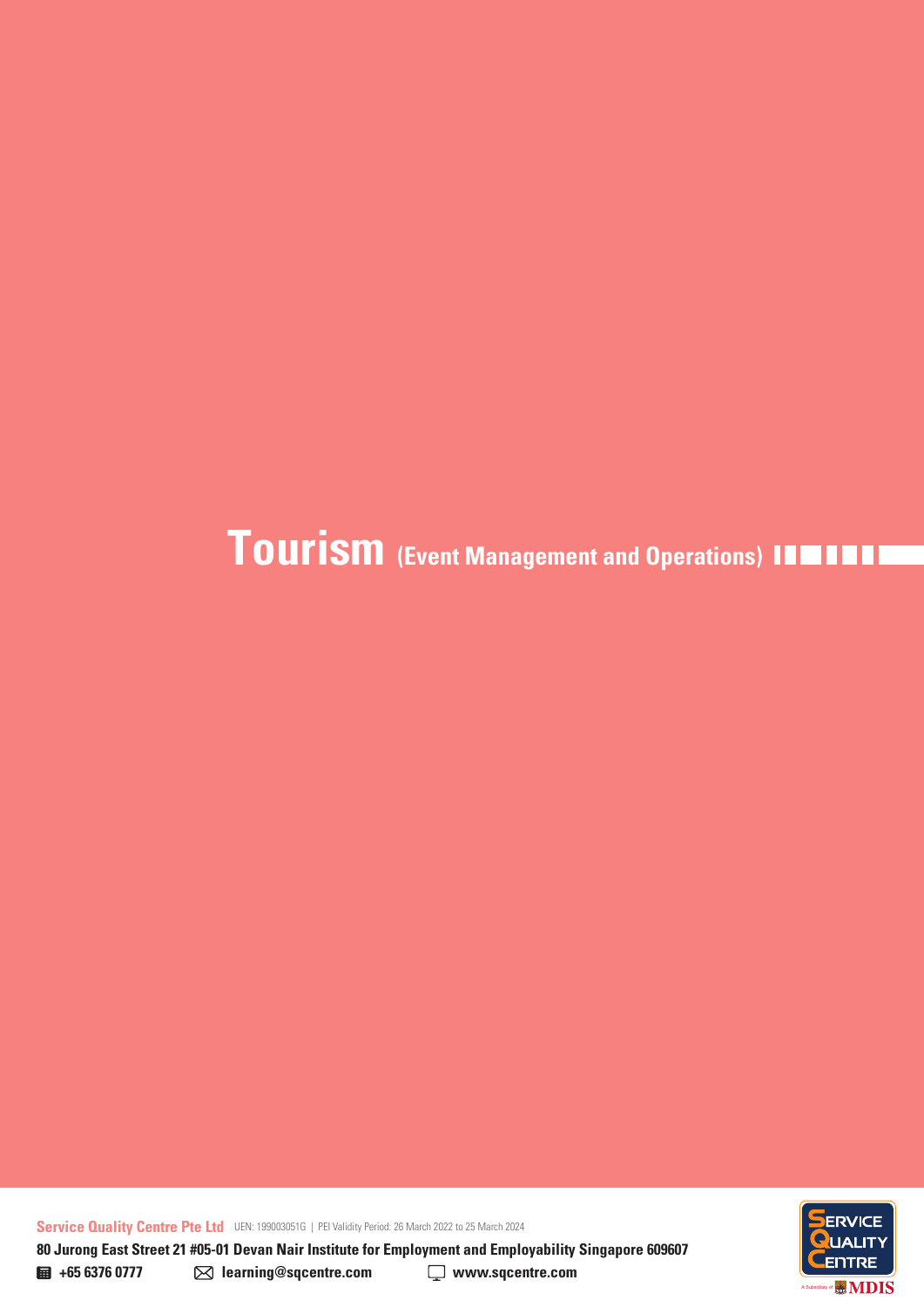# **TOURISM (EVENT MANAGEMENT AND OPERATIONS)**

Diploma in Tourism (Event Management and Operations)

|                                                                                                                                                                                                                               |                          |                              | Contact Number: +65 6376 0777   Email Address: learning@sqcentre.com |                                     |                               |             |  |
|-------------------------------------------------------------------------------------------------------------------------------------------------------------------------------------------------------------------------------|--------------------------|------------------------------|----------------------------------------------------------------------|-------------------------------------|-------------------------------|-------------|--|
|                                                                                                                                                                                                                               |                          |                              |                                                                      | Nett Fee (S\$) after Training Grant |                               |             |  |
| Diploma in Tourism (Event Management and Operations)                                                                                                                                                                          | Course<br>Duration (hrs) | Fee (S\$)<br><b>Excl GST</b> | Nett Fee (S\$)<br>Incl GST                                           | <b>SMEs</b>                         | Non-SMEs/<br>Self-Sponsored   | <b>MCES</b> |  |
| Assess Emerging Technology Trends for Workplace<br>Application (Blended Learning)<br>TGS-2020503370<br>Classroom-based learning'<br>Funding Validity Period: 02 Jun 2020 - 04 Aug 2024<br>Apr 4 - 5   Jul 4 - 5               | 16                       | \$590.00                     | \$631.30                                                             | \$218.30                            | \$336.30                      | \$218.30    |  |
| Optimise New Technologies for Workplace<br>Innovation (Blended Learning)<br>TGS-2020503369<br>Classroom-based learning'<br>Funding Validity Period: 02 Jun 2020 - 04 Aug 2024<br>Apr 21 - 22   Jul 14 - 15                    | 16                       | \$590.00                     | \$631.30                                                             | \$218.30                            | $$336.30$ $$218.30$           |             |  |
| Develop Organisational Plans for Economic Shifts<br>TGS-2020503815<br>Classroom-based learning'<br>Funding Validity Period: 02 Jun 2020 - 04 Aug 2024<br>May 4 - 5   Jul 21 - 22                                              | 16                       | \$490.00                     | \$524.30                                                             | \$181.30                            | $$279.30$ $$181.30$           |             |  |
| Develop Expertise in Events Planning and<br>Management<br>TGS-2020503816<br>Classroom-based learning'<br>Funding Validity Period: 29 Jun 2020 - 04 Aug 2024<br>May 10 - 11   Aug 1 - 2                                        | 16                       | \$490.00                     | \$524.30                                                             |                                     | $$181.30$ $$279.30$ $$181.30$ |             |  |
| Strategic Management of Delegates and Participants<br>TGS-2020504158<br>Classroom-based learning<br>Funding Validity Period: 02 Jun 2020 - 04 Aug 2024<br>May 24 - 25   Aug 11 - 12                                           | 16                       | \$490.00                     | \$524.30                                                             | \$181.30                            | $$279.30$ $$181.30$           |             |  |
| Develop and Deliver Excellent MICE Content and<br>Experiences<br>Classroom-based learning'<br>TGS-2020504164<br>Funding Validity Period: 02 Jun 2020 - 04 Aug 2024<br>May 30 - 31   Aug 18 - 19                               | 16                       | \$490.00                     | \$524.30                                                             |                                     | $$181.30$ $$279.30$ $$181.30$ |             |  |
| Design Transformative Learning and Development<br>Journeys<br>TGS-2020504325<br>Classroom-based learning*<br>Funding Validity Period: 02 Jun 2020 - 04 Aug 2024<br>Jun 9 - 10   Aug 25 - 26                                   | 16                       | \$490.00                     | \$524.30                                                             | \$181.30                            | $$279.30$ $$181.30$           |             |  |
| Lead with Service Vision<br>(Service Leadership)<br>Classroom-based learning<br>TGS-2019504207-1<br>Funding Validity Period: 27 Jan 2020 - 22 Aug 2023<br>Mar 24 - 25   Apr 11 - 12   Apr 28 - 29   May 19 - 20   Jul 28 - 29 | 16                       | \$590.00                     | \$631.30                                                             | \$218.30                            | \$336.30 \$218.30             |             |  |
| Lead with Service Vision<br>(Service Leadership)<br>(Synchronous e-learning)<br><b>Virtual Classroom</b><br>TGS-2021005681-1<br>Funding Validity Period: 15 Jun 2021 - 14 Jun 2023<br>Mar 24 - 25   Apr 28 - 29   Jul 28 - 29 | 16                       | \$590.00                     | \$631.30                                                             | \$218.30                            | \$336.30                      | \$218.30    |  |

Classroom-based training will be conducted through virtual classroom until further notice. Terms and conditions apply.

A Nett fee is inclusive of GST and subject to terms and conditions.

SkillsFuture Credit can be used on top of existing government course subsidies to pay for a wide range of approved skills-related courses. All Singaporeans aged 25 and above will receive an opening credit of S\$500. They will also receive a one-off SkillsFuture Credit top-up of \$500 that will expire by 31 Dec 2025.

Copyright © 2022 Service Quality Centre Pte Ltd. All rights reserved. 13<br>
13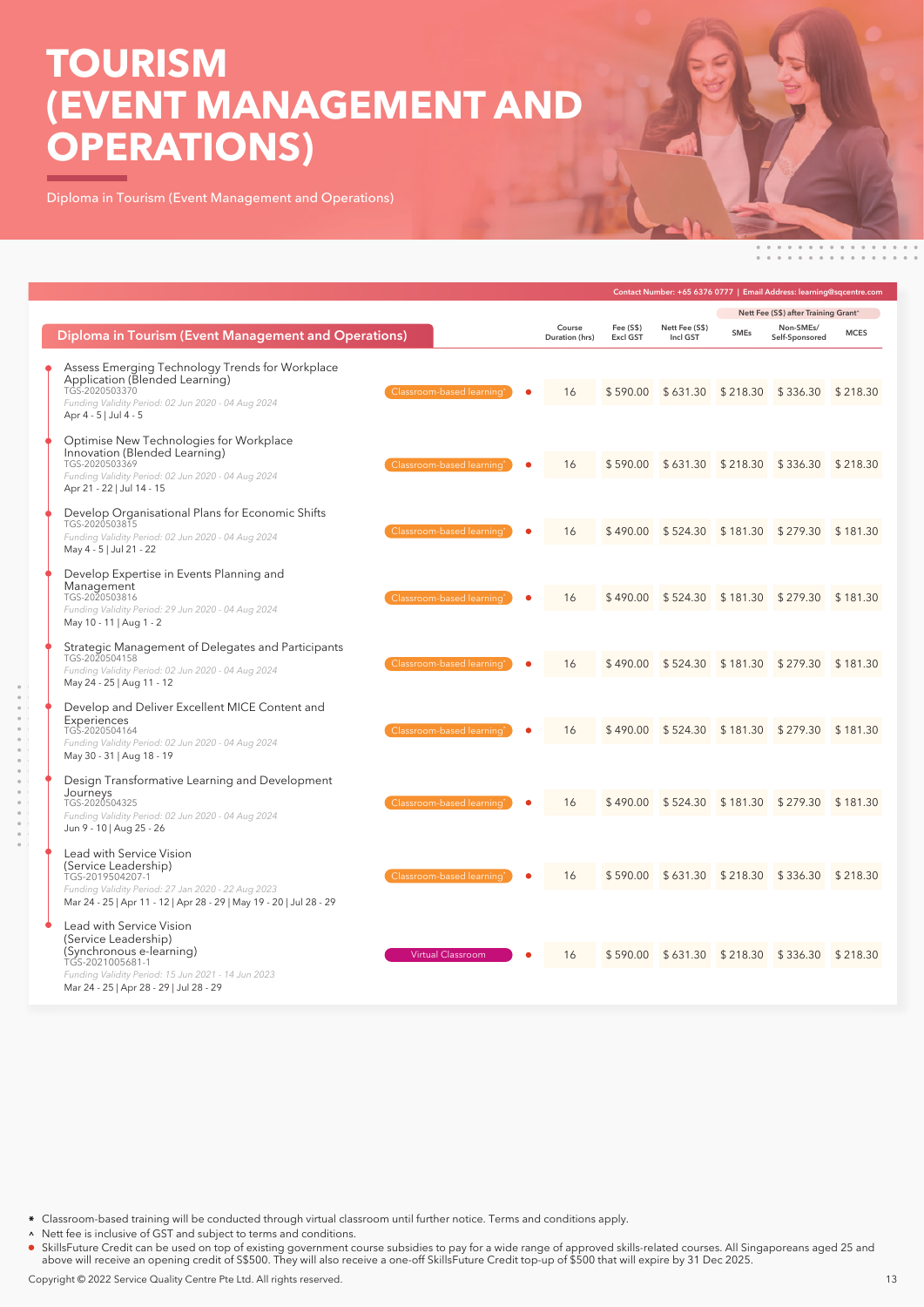**Diploma in Tourism (Event Management and Operations) Tourism (Event Management and Operations)**

**Service Quality Centre Pte Ltd** UEN: 199003051G | PEI Validity Period: 26 March 2022 to 25 March 2024



**80 Jurong East Street 21 #05-01 Devan Nair Institute for Employment and Employability Singapore 609607** 

**+65 6376 0777 learning@sqcentre.com www.sqcentre.com**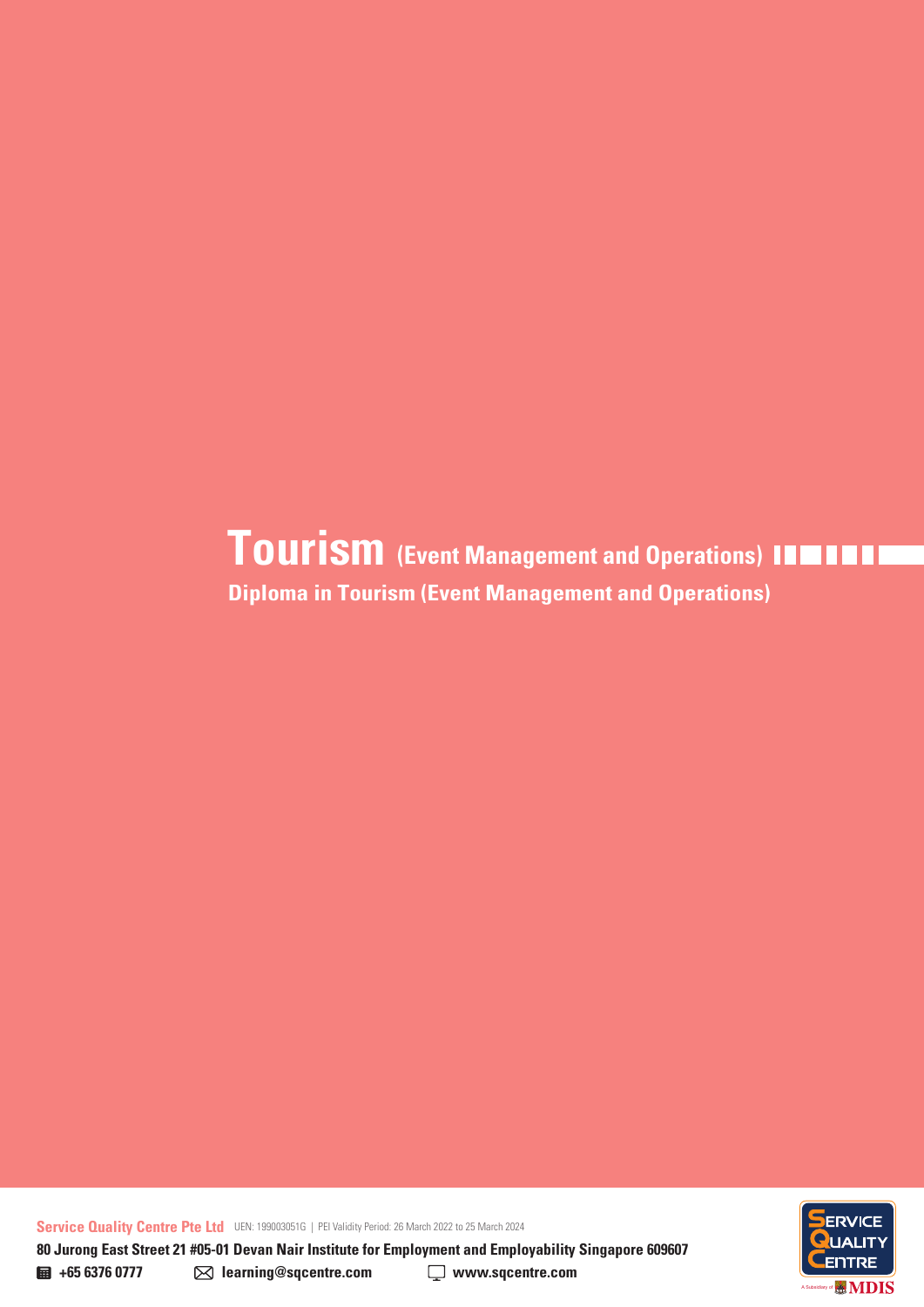#### **Classroom-based learning**

#### TGS-2020503370

## **Assess Emerging Technology Trends for Workplace Application – Blended (16 hrs)**

This course empowers participants, especially middle managers in the tourism industry, to be ready for an influx of digital natives into the market. As such, a greater understanding of the world of technology is crucial. Part of this understanding involves scanning for emerging technology trends. The knowledge gained will enable organisations to leverage on the use of best relevant technologies to better meet the needs of travel consumers.

#### **Key Benefits**

- Scan for emerging technologies that are in alignment with the strategic direction of the organisation
- **Exaluate the organisation's operational readiness as well as** the feasibility of adopting emerging technologies
- **Determine suitability of recommended emerging technologies** for the organisation
- Select emerging technologies that meet organisational needs
- **Facilitate an implementation plan to adopt the emerging** technology

#### **Course Contents**

- Building a case for technological adoption
- **Proposal of technological solutions**
- Adoption of emerging technologies

#### **Learning Methodology**

**Participants will undergo experiential learning through** mini-lectures (including videos), project work, group discussions, case studies, critical reflections, online learning via Udemy, and chatbot.

#### **Who Should Attend**

 $\blacksquare$  This course is suitable for meeting planners, event managers, event operations manager, and those aspiring to have a career in Tourism (MICE).

- Duration: 2 days (16 hrs)
- Time: 9:00am to 6:00pm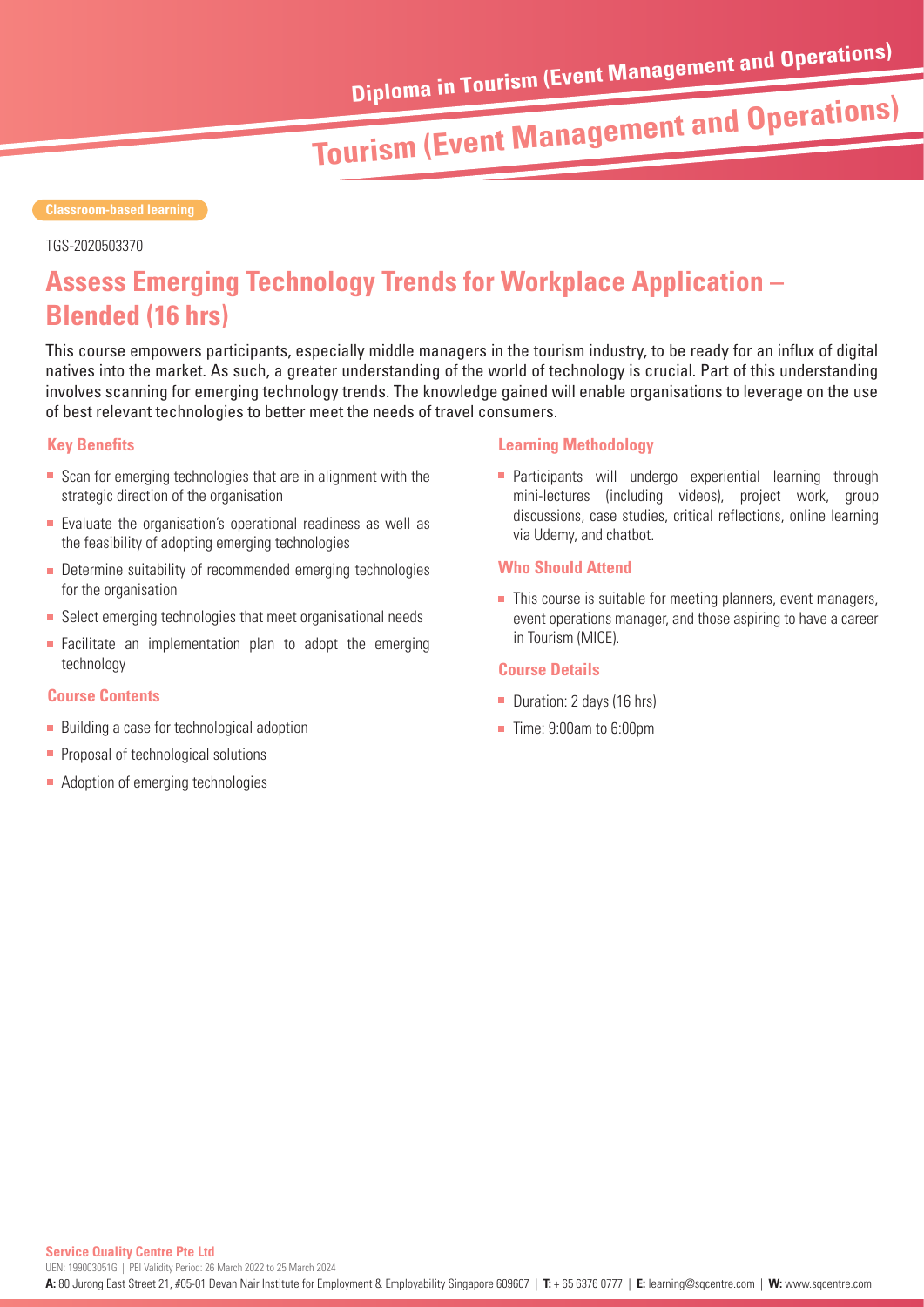#### **Classroom-based learning**

#### TGS-2020503369

### **Optimise New Technologies for Workplace Innovation – Blended (16 hrs)**

The key focus of this training will be to propel participants, especially middle managers in the tourism industry, in the tourism industry to drive the implementation of technological plans so that organisations can be ready for the influx of digital consumers into the market. In order to do so, middle managers would have to be able to analyse the practicality, feasibility and risks of adopting emerging technologies. Through this course, middle managers will be empowered to select, design, assess, and develop optimisation plans and pave the way for the successful adoption of emerging technologies.

#### **Key Benefits**

- Select the most suitable tool for the organisation's operating environment
- **Design and plan for adoption of new technologies**
- Assess the implications of the adoption of new technologies and be ready with control measures to mitigate risks
- **Develop optimisation plans to improve the application of** technologies in business operations

#### **Course Contents**

- **Design technological adoption plan**
- Validate technological adoption plan
- **Implementation plan**
- **Performance evaluation**

#### **Learning Methodology**

**Participants will undergo experiential learning through** mini-lectures (including videos), group discussions, case studies, critical reflections, project work, online learning via Udemy

#### **Who Should Attend**

 $\blacksquare$  This course is suitable for meeting planners, event managers, event operations manager, and those aspiring to have a career in Tourism (MICE).

- Duration: 2 days (16 hrs)
- Time: 9:00am to 6:00pm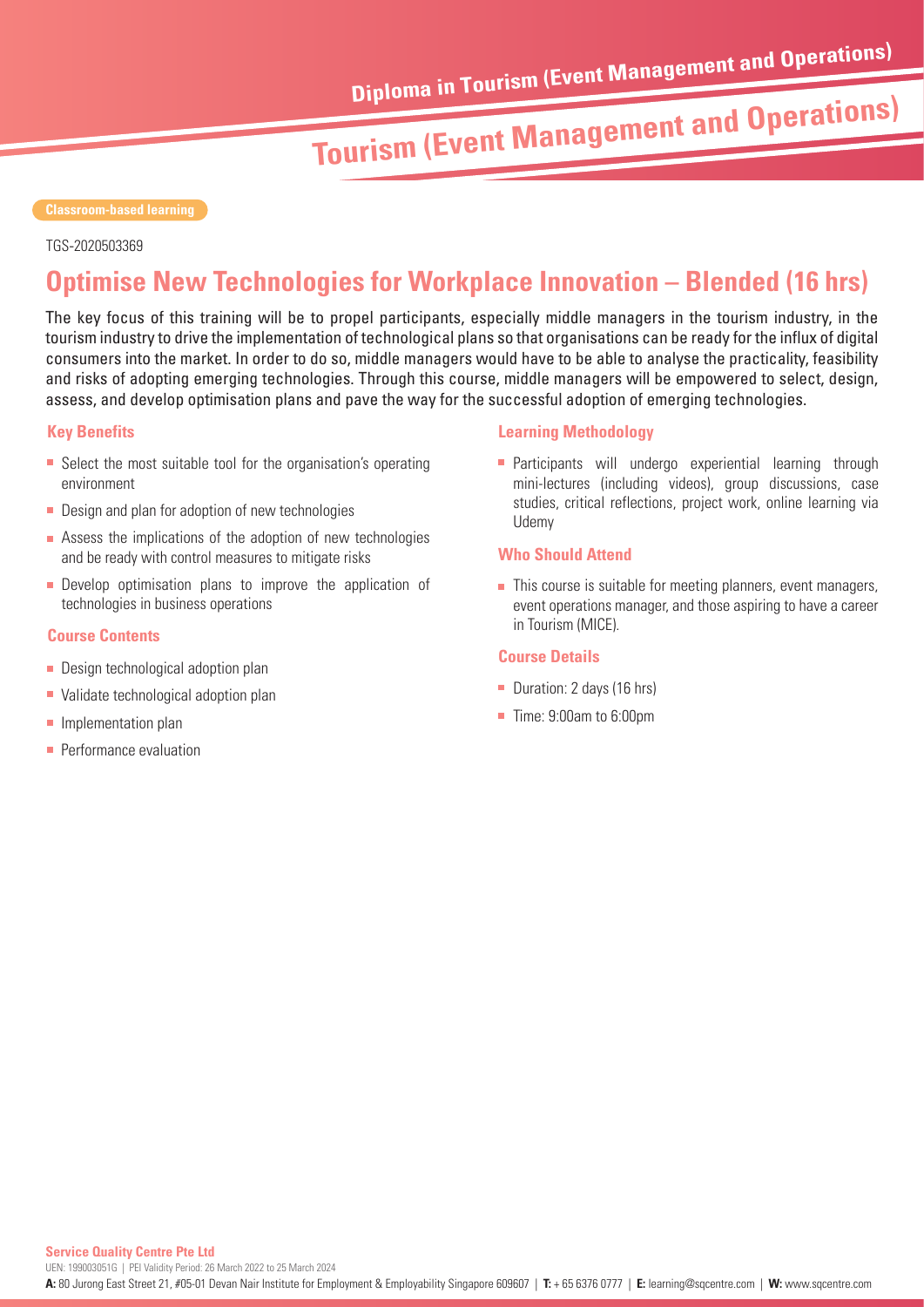TGS-2020503815

## **Develop Organisational Plans for Economic Shifts (16 hrs)**

This course encourages participants to leverage on emerging trends to create a tangible organisational plan, guiding participants towards capturing a realistic view of their external environment and leading them to think about their internal capacities so that they can develop key strategies to help their organisation grow and be successful.

#### **Key Benefits**

- Review the implications of interdependence of sub-sectors in the tourism industry
- Determine the socio-economic impact on the tourism industry
- **Understand tourism-related regulations and requirements**
- **Develop organisational plans to leverage on emerging trends** and government initiatives

#### **Course Contents**

- **Environmental factors and the tourism industry, including but** not limited to:
	- Subsector impacts
	- Socio-economic factors
	- Government initiatives and regulations
- **C**rganisational planning

#### **Learning Methodology**

**Participants will undergo experiential learning through** mini-lectures, project work, group discussions, presentations, case studies, and critical reflections.

#### **Who Should Attend**

 $\blacksquare$  This course is suitable for meeting planners, event managers, event operations manager, and those aspiring to have a career in Tourism (MICE).

- Duration: 2 days (16 hrs)
- Time: 9:00am to 6:00pm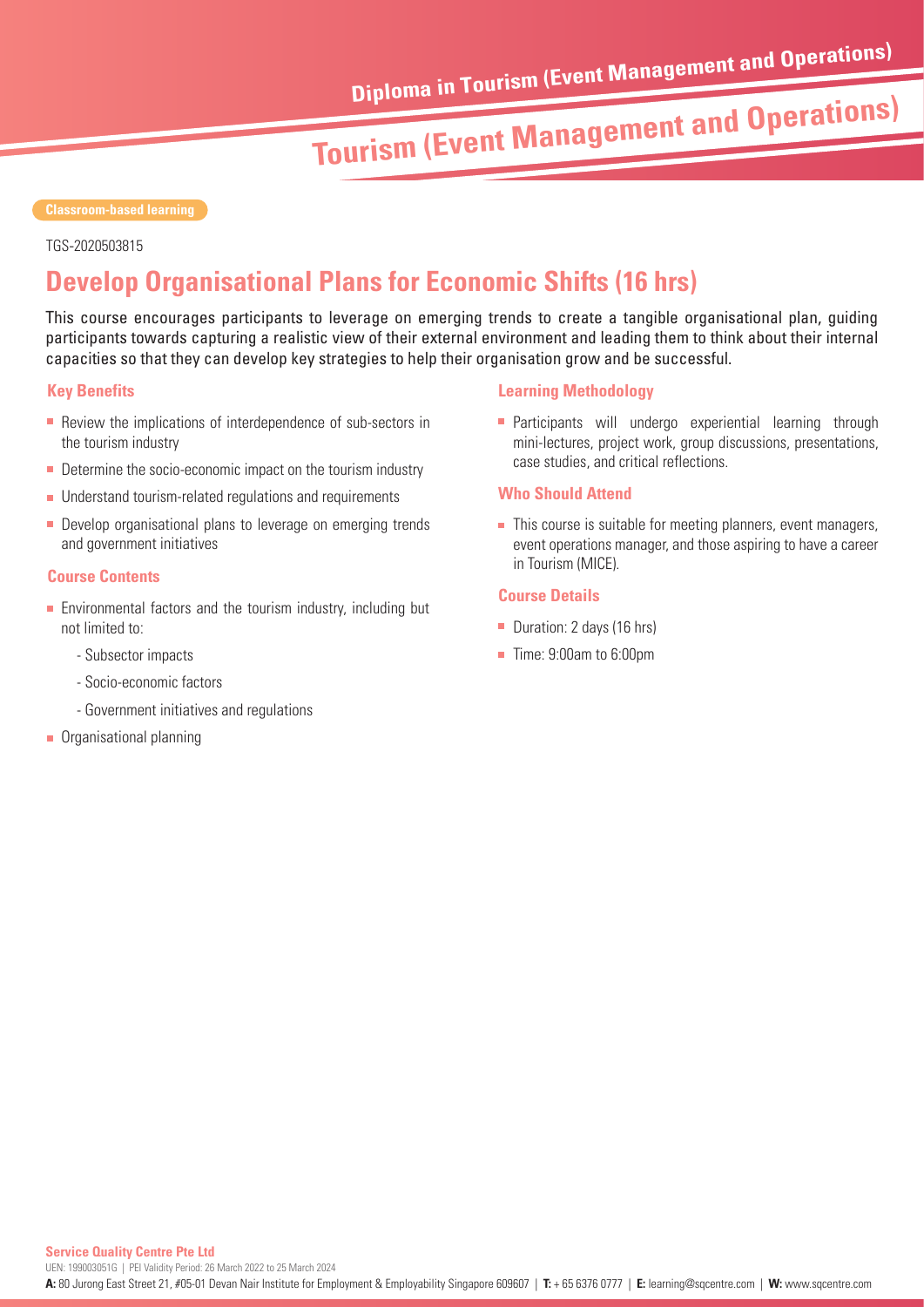TGS-2020503816

### **Develop Expertise in Events Planning and Management (16 hrs)**

This course will touch on the basic foundation of events – planning and management, as well as events evaluation. Participants can expect to learn how to develop functional event plans that are the products of well-informed decisions and undertake the demanding task of coordinating with stakeholders during event planning and delivery, while simultaneously focusing on meeting the demands of the stakeholders, delivering unique experiences for each event.

#### **Key Benefits**

- Gain an understanding of different event plans
- **Increase understanding of the various needs of various** stakeholders
- **Enhance ability to manage budgetary requirements of different** events
- Determine the socio-economic impact of event delivery
- **Use performance metrics to evaluate the effectiveness of** events planning and management

#### **Course Contents**

- $\blacksquare$  Events planning
- **Events management** 
	- Timelines and budgets
	- Event logistics
	- Venue requirements
- **Events evaluation**

#### **Learning Methodology**

**Participants will undergo experiential learning through** mini-lectures, project work, group discussions, presentations, case studies, and critical reflections.

#### **Who Should Attend**

 $\blacksquare$  This course is suitable for meeting planners, event managers, event operations manager, and those aspiring to have a career in Tourism (MICE).

- Duration: 2 days (16 hrs)
- Time: 9:00am to 6:00pm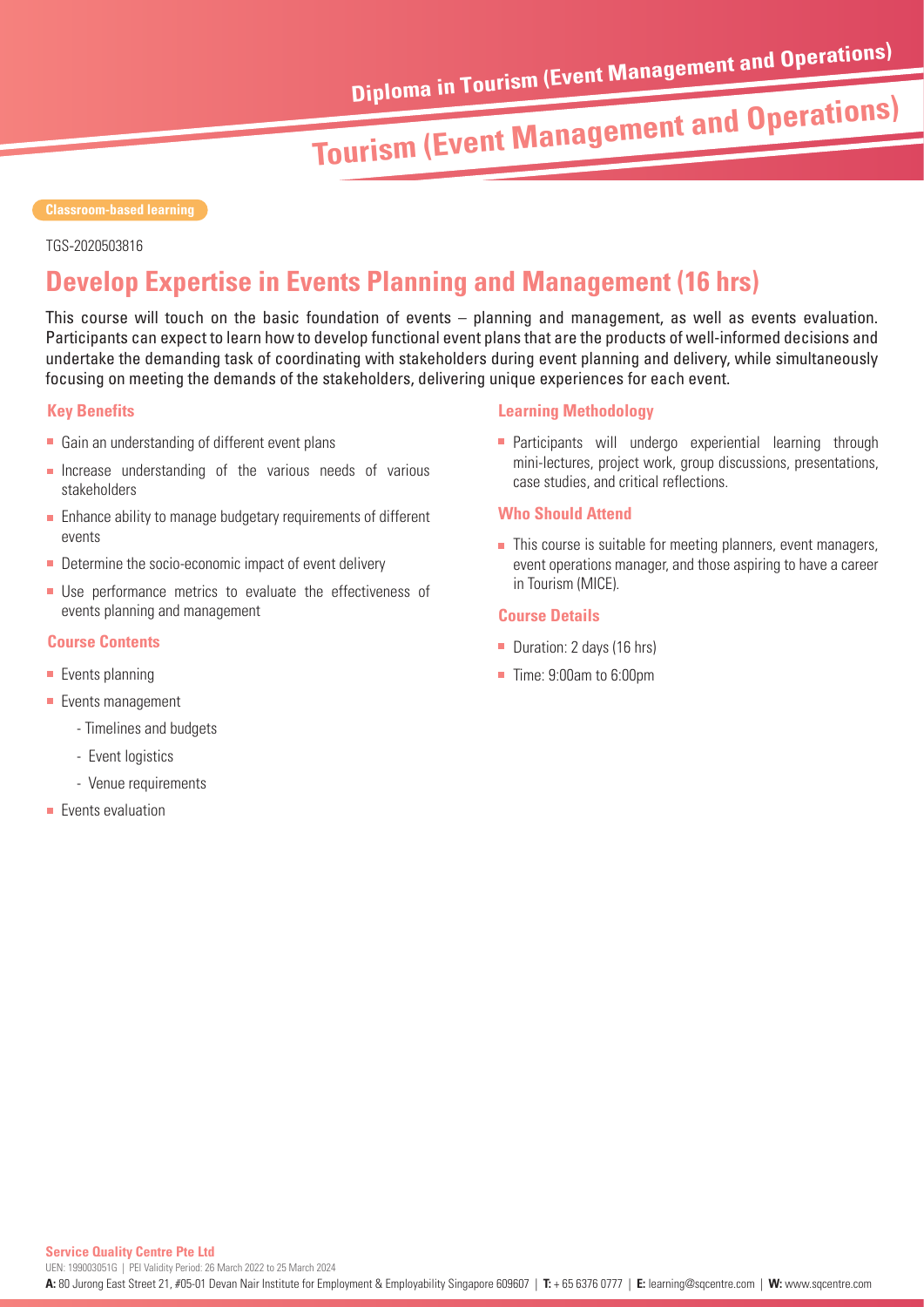TGS-2020504158

## **Strategic Management of Delegates and Participants (16 hrs)**

This course will lead participants into thinking deeper about the management of events and travel arrangements. They will be prompted to think about how they can bring across all relevant information clearly and accurately identify risks that are present in the plans they have drafted; and hence improve upon them, leading to a meaningful and pleasant experience for the delegates and participants they served.

#### **Key Benefits**

- Manage events and registrations
- **Propose travel arrangements for delegates and participants**
- Communicate effectively with delegates and participants
- $\blacksquare$  Negotiate with potential suppliers and vendors

#### **Course Contents**

- **Managing events**
- Managing travel arrangements
- Communication techniques
- **Registration procedures**
- **Managing vendors and suppliers**
- **C** Organisational planning

#### **Learning Methodology**

**Participants will undergo experiential learning through** mini-lectures (including videos), group discussions, case studies, critical reflections and project work.

#### **Who Should Attend**

 $\blacksquare$  This course is suitable for meeting planners, event managers, event operations manager, and those aspiring to have a career in Tourism (MICE).

- Duration: 2 days (16 hrs)
- Time: 9:00am to 6:00pm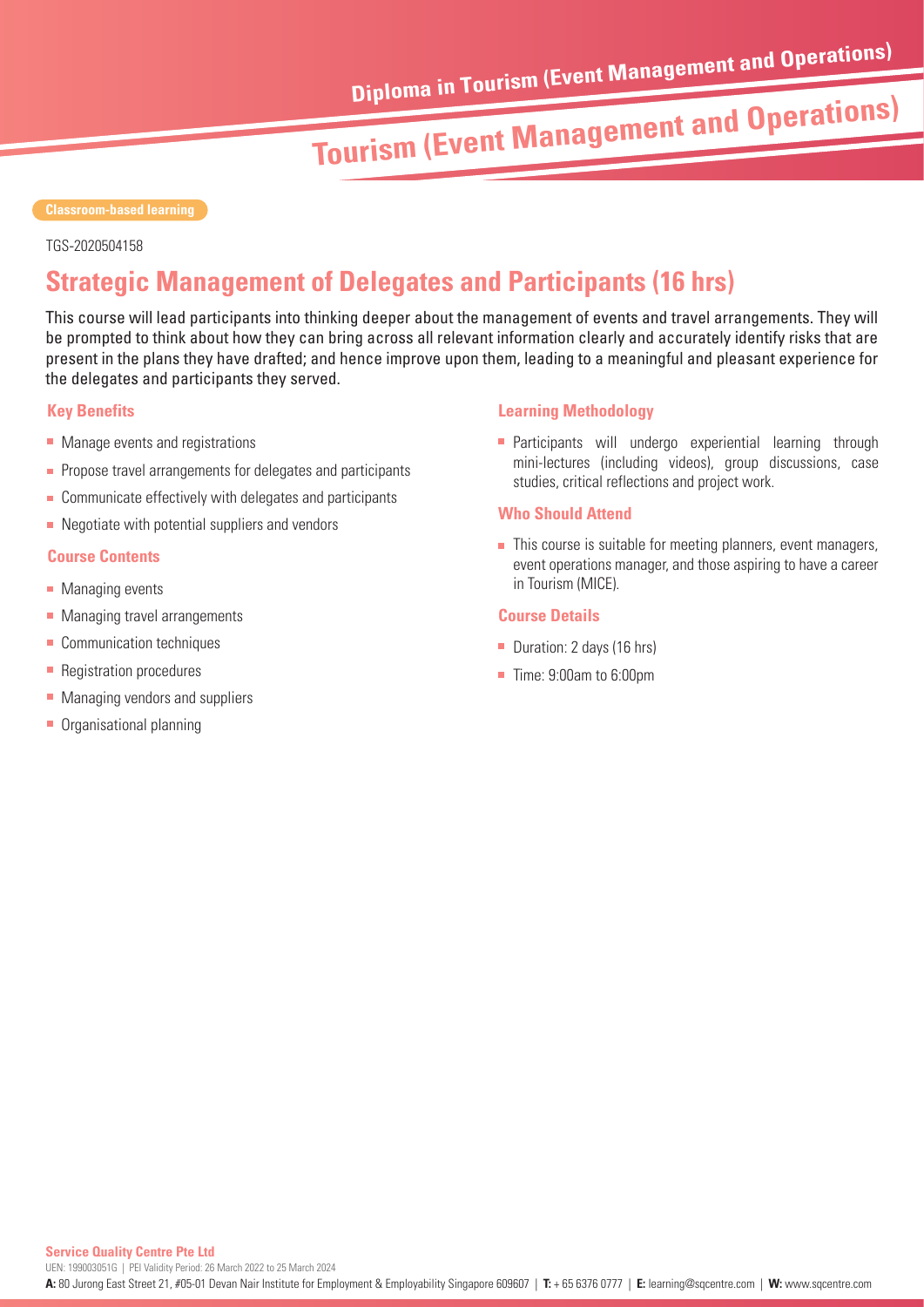#### **Classroom-based learning**

TGS-2020504164

## **Develop and Deliver Excellent MICE Content and Experiences (16 hrs)**

This course will steer participants towards a deeper understanding of the management of MICE events. MICE is a highly-specific sector; it is crucial to have an in-depth understanding of the standard requirements necessary to make any MICE event a successful one. Participants will be able to deliver refreshing experiences for MICE events while maximising the budget, ensuring satisfaction on all fronts.

#### **Key Benefits**

- Understand the background of MICE events, including their purposes, scope and objectives
- Gain new insights on the requirements of any MICE event
- Utilise new knowledge about the requirements of MICE events to create event proposals
- $\blacksquare$  Further develop event proposals to delve into the specifics such as content and programme formats

#### **Course Contents**

- **Purpose, scope and objectives of MICE events**
- Requirements of MICE events
- Conceptualising a MICE event
- **Development of content, programmes and format of a MICE** event

#### **Learning Methodology**

**Participants will undergo experiential learning through** mini-lectures, project work, group discussions, presentations, case studies, and critical reflections.

#### **Who Should Attend**

 $\blacksquare$  This course is suitable for meeting planners, event managers, event operations manager, and those aspiring to have a career in Tourism (MICE).

- Duration: 2 days (16 hrs)
- Time: 9:00am to 6:00pm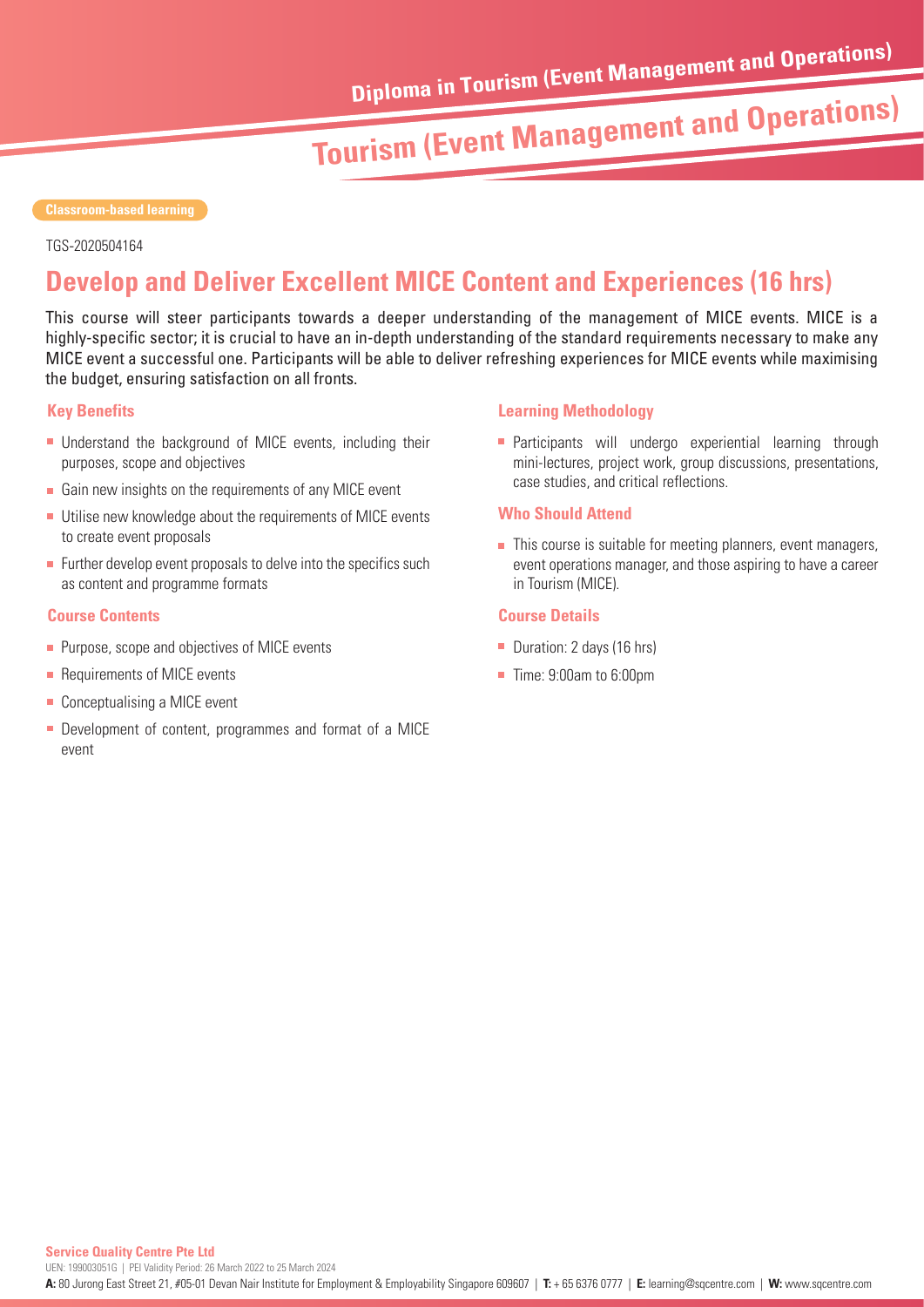TGS-2020504325

### **Design Transformative Learning and Development Journeys (16 hrs)**

This course will allow participants to facilitate the effective professional development of staff for the overall benefit of the organisation through in-depth learning about organisational strategies, plausible improvements to be made in terms of staff development and determining how they can engage in constructive communication channels. Overall, participants will be able to maximise each of their staffs' potential and capabilities to contribute to the organisation.

#### **Key Benefits**

- Analyse the learning and development needs of staff
- $\blacksquare$  Identify learning priorities of staff
- $\blacksquare$  Facilitate staff's ability to reach their training goals
- Determine if learning goals set out have been achieved

#### **Course Contents**

- $\blacksquare$  Learning and development analysis
- **Learning and development strategies**
- **Implementing aforementioned learning and development** strategies
- Evaluating outcomes of learning and development strategies

### **Learning Methodology**

**Participants will undergo experiential learning through** mini-lectures, project work, group discussions, presentations, case studies, and critical reflections.

#### **Who Should Attend**

 $\blacksquare$  This course is suitable for meeting planners, event managers, event operations manager, and those aspiring to have a career in Tourism (MICE).

- Duration: 2 days (16 hrs)
- Time: 9:00am to 6:00pm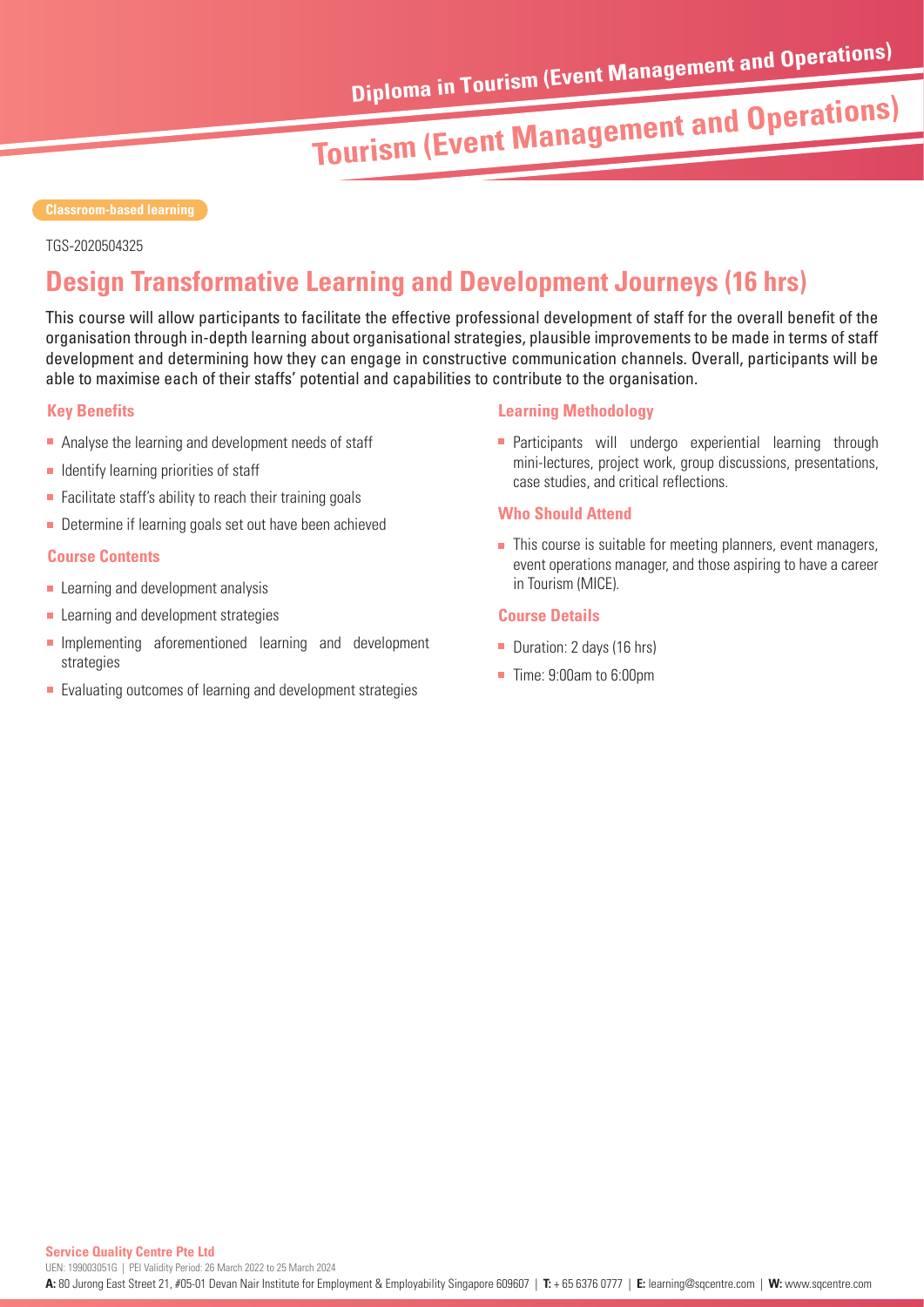#### **Classroom-based learning**

TGS-2019504207-1

## **Lead with Service Vision (Service Leadership) (16 hrs)**

This course covers knowledge and application skills in leading a team to deliver service excellence that is in line with the organisation's customer-focused strategy. It includes promoting a customer-centric environment and analysing the team's performance to identify areas of improvement.

Participants who fulfil all requirements will receive a Statement of Attainment (SOA) issued by the SkillsFuture Singapore (SSG).

#### **Key Benefits**

- **Recognise the roles and responsibilities of a leader in** operationalising the organisation's vision, mission and values
- **Promote a customer-centric environment to influence team to** achieve service excellence
- Analyse performance of team to identify follow-up actions for improvement

### **Course Contents Course Contents Course Contents**

- Understand the service leader's roles and responsibilities in the service value chain and how it impacts the whole organisation
- $\blacksquare$  Identify with the characteristics of a service leader in terms of the skills, attributes and behaviours required
- **Create a customer-centric work environment to influence team** to exhibit service excellence behaviours
- **Apply appropriate platforms and techniques to promote a** customer-centric work environment
- **Implement** suitable methods to operationalise the organisation's service vision, mission, and values (VMV) through cascading service behaviours, aligning team performance standards, integrating behavioural and performance expectations into the performance review of team members, and devising relevant policies and processes
- **Exhibit characteristics of a influencing service leader**
- **Provide support and reinforcement to influence team and** individuals to achieve service excellence
- **Monitor and obtaining feedback from appropriate sources on** the team performance
- Analyse the team performance to identify service gaps and best practices
- **Evaluate and carry out follow-up actions for continuous** improvement in support of VMV

### **Learning Methodology**

**Participants will undergo experiential learning through** mini-lectures, group discussions, role plays, quizzes, and videos.

#### **Who Should Attend**

**This course is suitable for customer experience managers,** store / branch managers, heads of departments, and outlet

### **Course Details**

- Duration: 2 days (16 hrs)
- Time: 9:00am to 6:00pm

#### **Service Quality Centre Pte Ltd**

UEN: 199003051G | PEI Validity Period: 26 March 2022 to 25 March 2024